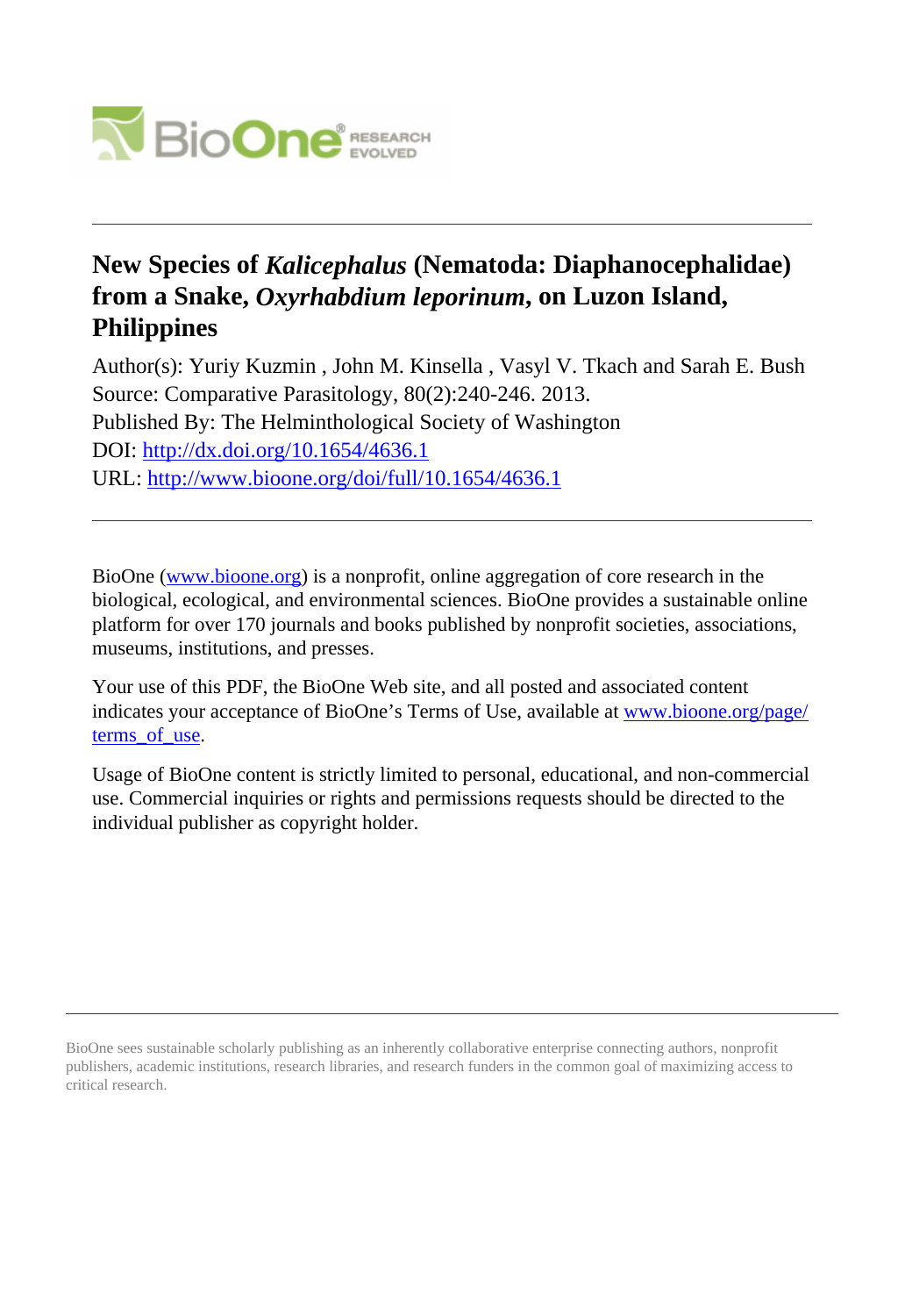## New Species of Kalicephalus (Nematoda: Diaphanocephalidae) from a Snake, Oxyrhabdium leporinum, on Luzon Island, Philippines

Yuriy Kuzmin, $^1$  John M. Kinsella, $^2$  Vasyl V. Tkach, $^{3,5}$  and Sarah E. Bush $^4$ 

<sup>1</sup> Institute of Zoology, Ukrainian National Academy of Sciences, Kiev, Ukraine,

 $^{2}$  Helm West Laboratory, 2108 Hilda Avenue, Missoula, Montana 59801, U.S.A.,

<sup>3</sup> Department of Biology, University of North Dakota, 10 Cornell Street, Grand Forks, North Dakota 58202, USA

(e-mail: vasyl.tkach@email.und.edu), and

 $4$  Department of Biology, University of Utah, 257 S. 1400 E. Salt Lake City, Utah 84112

ABSTRACT: Kalicephalus burseyi n. sp. (Nematoda: Diaphanocephalidae) is described from a snake, Oxyrhabdium leporinum, on Luzon Island, Philippines. Unequal spicule length places the new species in the subgenus Kalicephaloides, which also includes Kalicephaloides bungari, Kalicephaloides longispicularis, and Kalicephaloides alatospiculus. Kalicephalus burseyi n. sp. has shorter spicules than K. longispicularis and longer spicules than in K. alatospiculus and K. bungari. The new species also differs from the other three species in details of the copulatory bursa morphology and some other features. The new species is the ninth member of the genus reported from the Philippines and the first Kalicephalus species found in  $O.$  leporinum.

KEY WORDS: Kalicephalus burseyi, Nematoda, Diaphanocephalidae, Oxyrhabdium leporinum, Luzon Island, Philippines.

Species of the genus Kalicephalus Molin, 1861 (Nematoda: Diaphanocephalidae) are primarily parasites of the esophagus, intestine, and stomach of snakes and, more rarely, lizards. Yamaguti (1961) listed 49 species and 1 subspecies in the genus. In his revision of the genus, Schad (1962) synonymized many species and described 5 new species. As a result of this revision, the number of species in the genus was reduced to 23, and they were arranged into 6 groups according to the morphologies of the buccal capsule, uterus, spicules, and bursa. Lichtenfels (1980) raised these 6 groups to the level of subgenera. Baker (1987) gave a comprehensive list of synonyms, subspecies, and hosts for 30 species in the 6 subgenera of Kalicephalus and noted that 1 species could not be assigned to a subgenus. Since 1987, 1 additional species has been described from water monitors in China (Zhang et al., 2011), bringing the total number of species in the genus to 32.

Examination of material collected by one of the authors (V.V.T.) in the course of a biodiversity survey of terrestrial vertebrates and their parasites in Aurora Province, Luzon Island, Philippines, has revealed the presence of a new species of Kalicephalus, among other parasites. This new species was found in the banded Philippine burrowing snake, Oxyrhabdium leporinum (Günther, 1858). The new species is described herein and differentiated from morphologically similar species. To the best of our knowledge this is the first Kalicephalus species reported from O. leporinum.

#### MATERIALS AND METHODS

Twelve specimens of the new Kalicephalus species were collected from *O. leporinum* caught by hand on 22 June 2009, in a forest in Aurora Province, Luzon Island, Philippines (see taxonomic summary for locality details). The snake was necropsied immediately after being killed with 20% aqueous chloratone. Live nematodes recovered from the intestine were rinsed in saline, killed with hot 70% ethanol, and preserved in 70% ethanol. Before examination with light microscopy the nematodes were cleared in phenol/ glycerine solution (ratio 2:1). Drawings were made with the aid of a drawing tube. Photomicrographs were made using a Zeiss Axio Imager M1 light microscope equipped with differential interference contrast microscopy optics. All measurements in the text are in micrometers unless otherwise stated.

Type material was deposited in the parasite collection of the Harold W. Manter Laboratory (HWML) of the University of Nebraska, Lincoln, Nebraska, U.S.A. Types were deposited at HWML with the understanding that representative types will ultimately be repatriated to collections in the Philippines. The host was deposited at the University of Kansas Natural History Museum, Lawrence, Kansas, U.S.A.

### **DESCRIPTION** Kalicephalus burseyi n. sp. (Figs. 1–20)

#### **Diagnosis**

Based on 4 complete (holotype and 3 paratypes) <sup>5</sup> Corresponding author. **and 2** incomplete (1 anterior part and 1 damaged in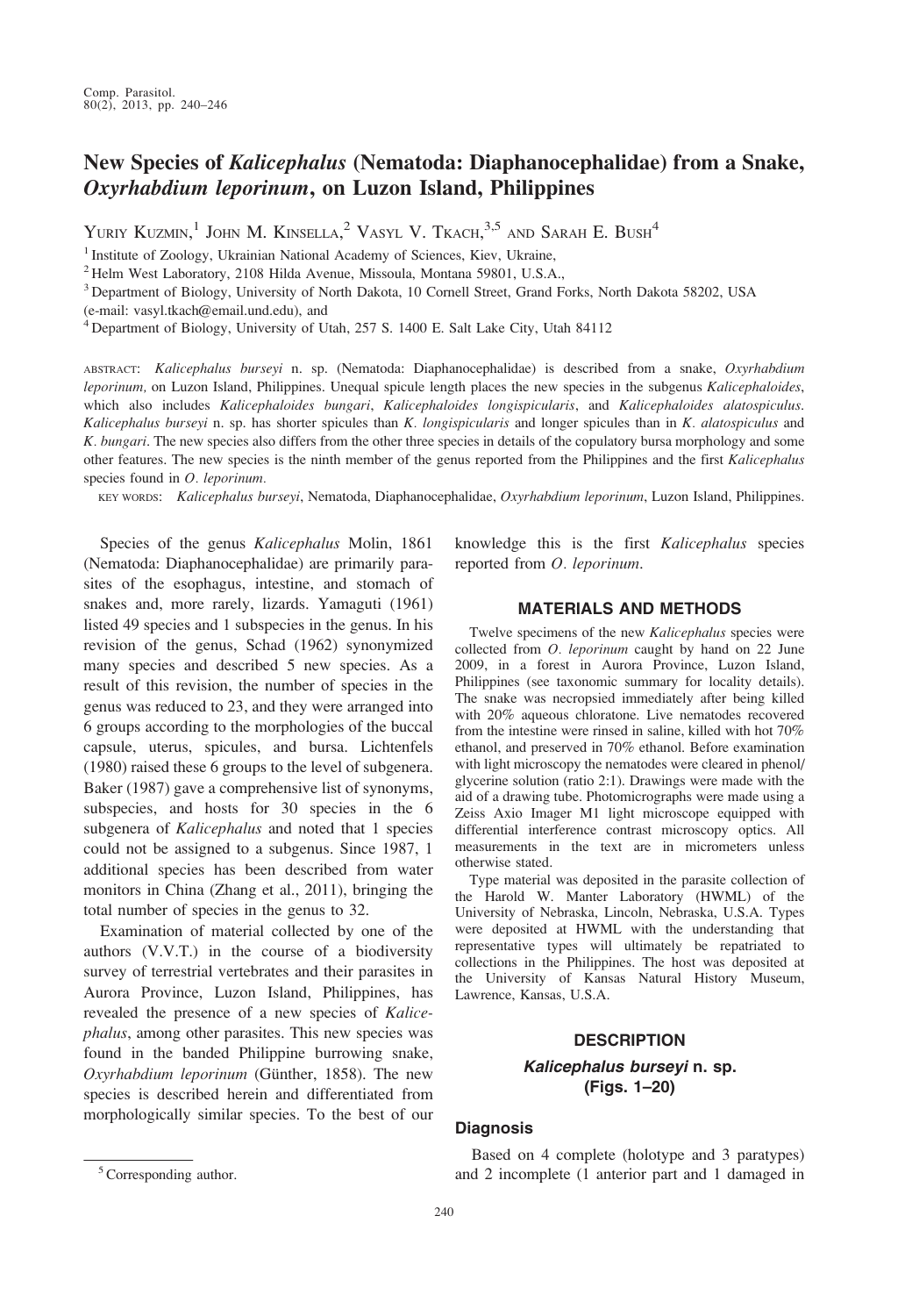

Figures 1–6. Kalicephalus burseyi n. sp. 1. Apical view of anterior end (male). 2. Lateral view of anterior end (male, holotype). 3. Dorsal view of anterior end (female allotype). 4. Vulva, vagina and ovijectors in smaller female paratype, ventrolateral view. 5. Same structures in larger female paratype, lateral view. 6. Tail end of female, lateral view (paratype).

posterior portion) male specimens and 6 complete female specimens (allotype and 5 paratypes).

General: Anterior half of body almost uniform in width; in lateral view, width of anterior end often somewhat larger than width of body at midlength. Posterior half of body tapering. Body cuticle finely transversely striated, with no inflations. Anterior edge slightly tilted dorsally: dorsal edge of buccal capsule somewhat shorter than ventral edge (Figs. 2, 15).

Anterior plates of buccal capsule valves thick, each with 3 longitudinal grooves in which parenchymatous bands situated (Fig. 18). Anterior chitinoid ridges each with two rounded projections situated between lateral and submedian papillae (Figs. 1, 2). Posterior plates (Fig. 19) comparatively thin in anterior part, thickened posteriorly. On ventral side, valves joined by rounded step-shaped connection. On dorsal side, tooth-like dorsal gutter present (Fig. 4). Entrance to esophagus rounded in apical view (Fig. 20), cup-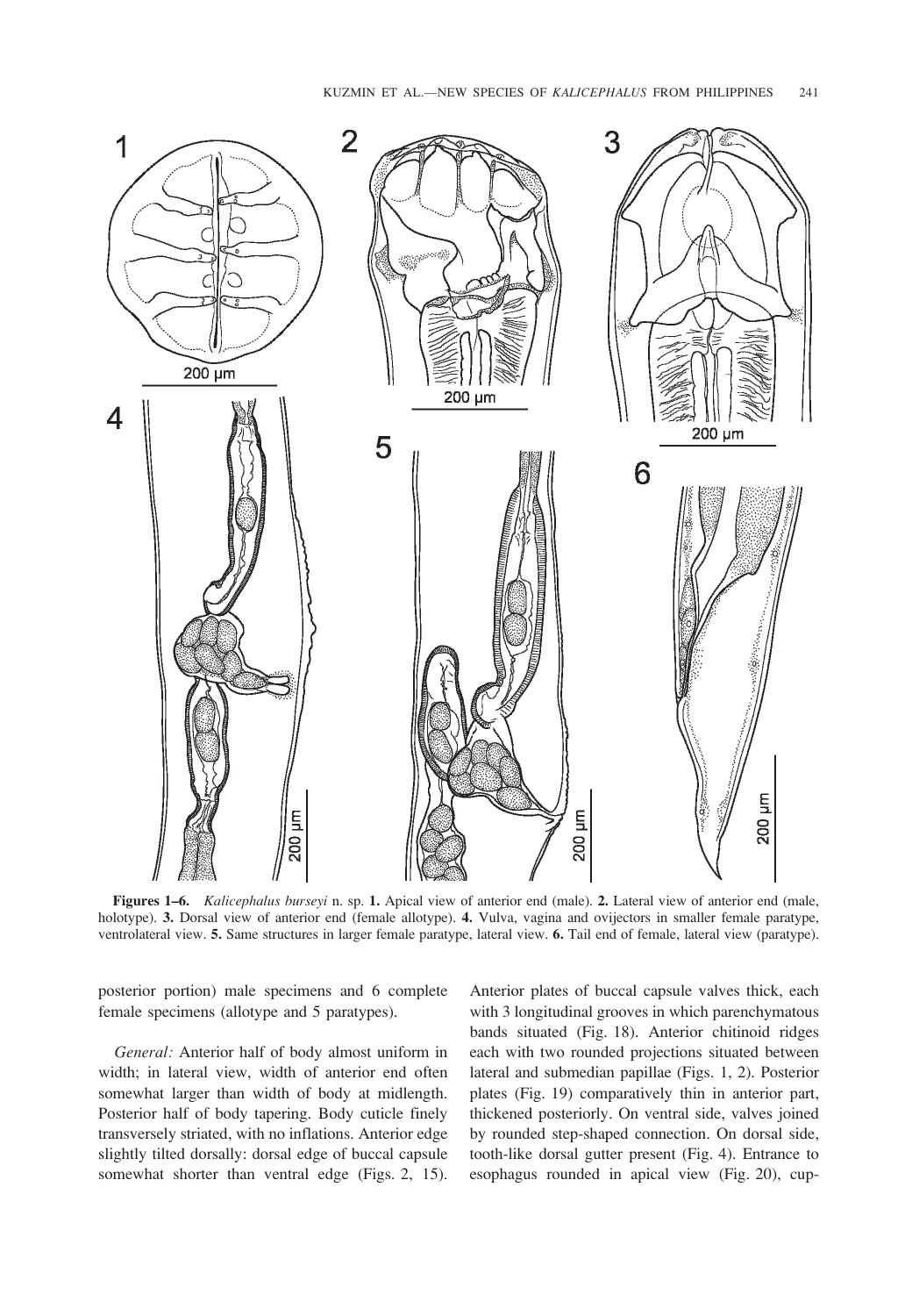

Figures 7–11. Kalicephalus burseyi n. sp. 7. Caudal end of male, lateral view (holotype). 8. Right spicule and gubernaculum, left lateral view (holotype). 9. Spicules, ventral view (holotype). 10. Dorsal ray of bursa, ventral view (holotype). 11. Dorsal ray of bursa, dorsal view (paratype).

shaped in lateral view, with sclerotized walls. Esophagus club-shaped, muscular, with prominent egg-shaped bulb (Fig. 12). Lumen of esophagus thick-walled, except for its anterior-most part. Nerve ring surrounding esophagus at border between its anterior and middle thirds. Excretory pore situated slightly posterior to nerve ring. Deirids minute, rounded, situated at level of excretory pore. Excretory duct thin, short. Excretory glands spindle-shaped or

with rounded posterior part, with posterior ends situated at level of esophageal-intestinal junction. Intestine wide, thick-walled, its anterior part as wide as or slightly narrower than esophageal bulb (Fig. 12).

Males: Measurements of holotype are followed by ranges of all male types in parentheses. Body length 7.37 (5.82–7.80) mm. Body width at midlength 262 (219–349). Width of anterior end in lateral view 322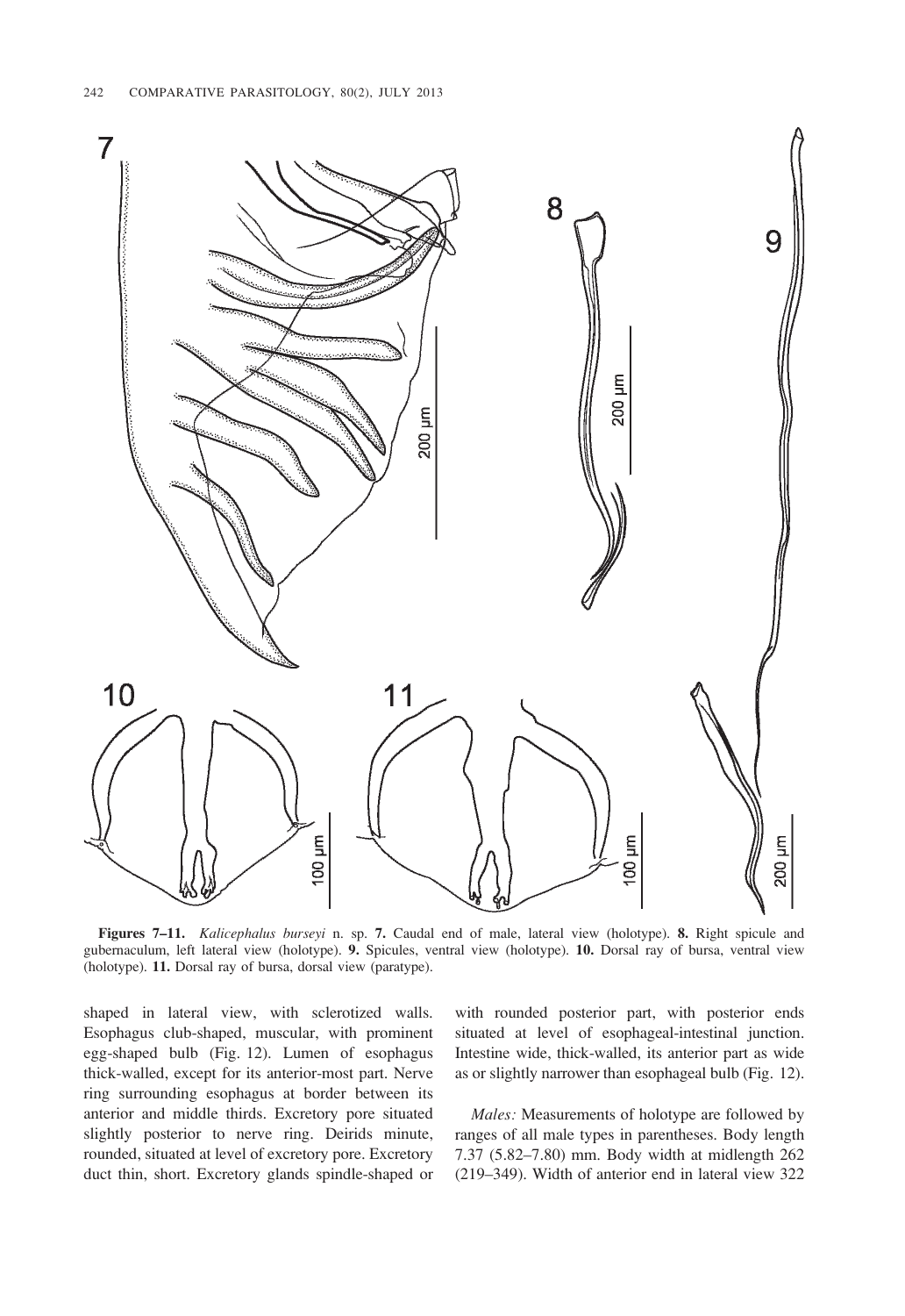

Figures 12–20. Kalicephalus burseyi n. sp. 12. Anterior part of body, lateral view (paratype). 13. Posterior part of body, lateral view (paratype). 14. Genial cone, lateral view (holotype). 15. Anterior end, lateral view (male paratype). 16. Tail end of female, ventral view (paratype), arrows indicate phasmids. 17. Posterior part of male, ventral view (paratype). 18–20. Optical sections of buccal capsule, apical view. 18. Anterior to dorsal gutter. 19. Level of dorsal gutter. 20. Entrance to esophagus.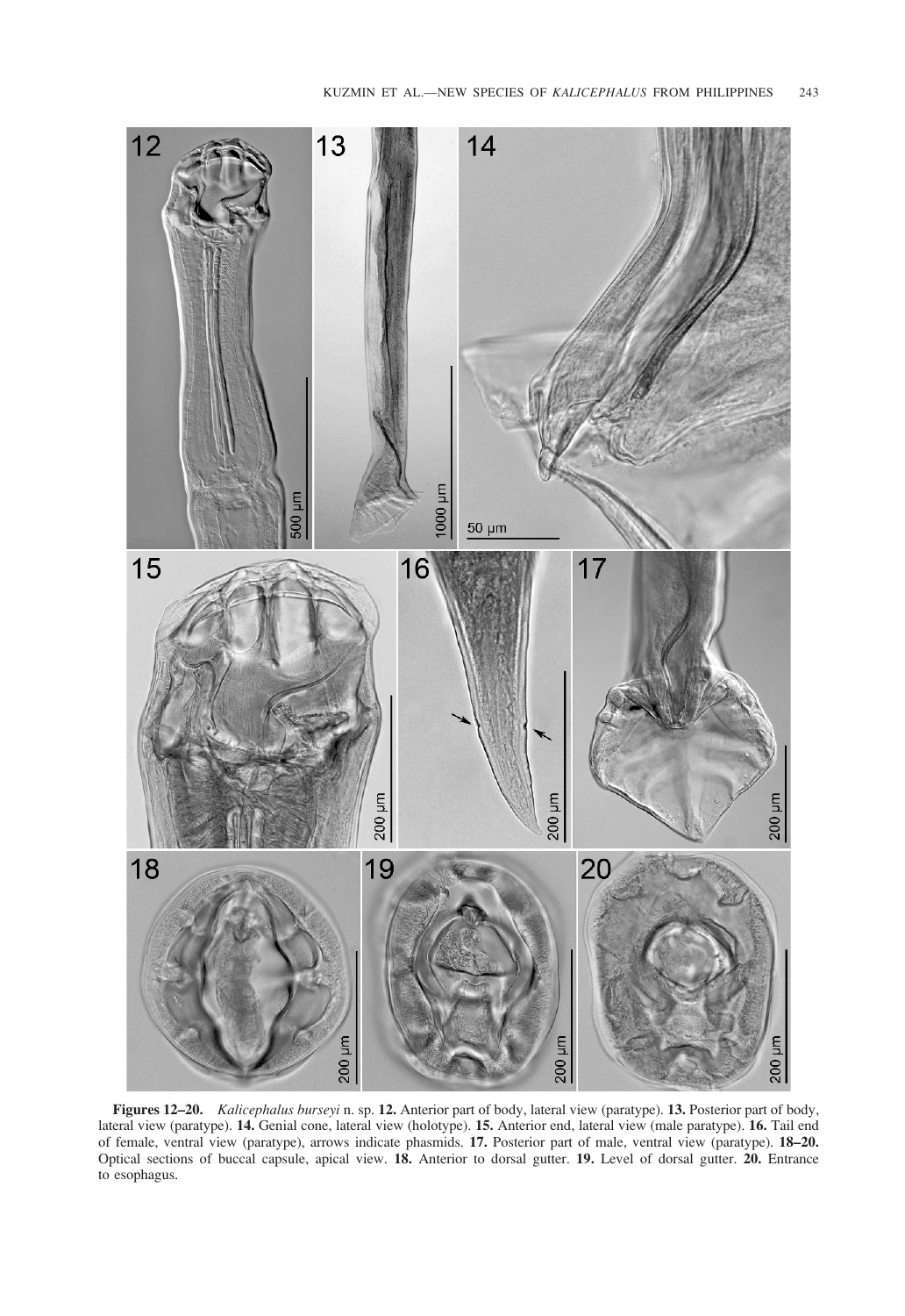(319–367). Buccal capsule depth 262 (262–296). Esophagus 708 (681–867) long or 9.6 (9.6–11.7) % of body length. Width of esophagus 198 (177–207) at anterior end, 135 (100–146) at midlength; maximum width of bulb 231 (178–245). Nerve ring and excretory pore at 228 (149–236) and 372 (236–372) from anterior end of esophagus, correspondingly.

Testis long, forming 2 bends in anterior part. Spicules dramatically dissimilar in size (Fig. 9). Left spicule thin, usually straight, sometimes undulated, 1.53 (1.0–1.55) mm long. Right spicule 542 (468– 542) long, wider in anterior part, its posterior portion curved ventrally (Fig. 8). Both spicules finely transversely striated, with widened anterior ends, attenuated posterior parts and sharpened posterior ends. Gubernaculum 208 (164–208) long. Genital cone prominent, its tip rounded in ventral view (Figs. 14, 17). Bursa typical of the genus (Fig. 7). Ray 1 indistinct, rays 2 and 3 joined, rays 4, 5, and 6 situated close to each other, rays 7 and 8 separated; end of ray 7 not reaching edge of bursa. Dorsal ray of type I of Schad (1962) (Figs. 10, 11, 17), bifurcated at about beginning of its posterior third. Each of two branches of dorsal ray bears 3 short terminal branches, of which one is comparatively smaller and directed ventrally. Phasmids situated at about mid-distance between base of dorsal ray and its bifurcation.

Females: Measurements of allotype are followed by ranges of all female types in parentheses. Larger than males, body 8.5 (7.9–10.5) mm long, 340 (302– 432) wide at midlength. Anterior end 343–403 wide in lateral view (not measured in allotype). Buccal capsule 320 (315–354) deep. Esophagus 900 (830– 935) long or  $10.6$  (8.3–11.0) % of body length. Width of esophagus 230 (203–258) at anterior end, 170 (123–183) at midlength; maximum width of bulb 290 (239–330). Nerve ring and excretory pore situated at 330 (217–330) and 317–410 (not measured in allotype) from anterior end of esophagus.

Vulva postequatorial, situated at 5.82 (5.32–6.35) from anterior end  $(68.5 \, [60.2-68.5]$  % of general length). Body cuticle anterior to vulva with ''jammed'' surface covered with numerous folds (Figs. 4, 5). Slight elevation of body wall present around vulva. Distal part of vagina with thick sclerotized walls. Genital system generally amphidelphic. Posterior ovijector, however, transposed anteriorly in larger (older) females, forming several bends anterior to level of vulva (Fig. 5). In smaller females, posterior ovijector straight, situated posterior to level of vulva (Fig. 4). Anterior ovijector straight, with small transverse bend close to vagina. Uteri tubular, elongated, thin-walled, filled with numerous eggs. Sclerotized valve present in lumen of each genital tube between oviduct and uterus. Both ovaries directed anteriorly. Anterior ovary forming several coils around intestine in anterior part of body. Eggs in ovijector and vagina in morula stage (Figs. 4, 5). Eggs measured in ovijectors and uteri closest to ovijectors 56–70 long and 34–43 wide ( $n = 15$ ). Egg shell, when visible, 11– 21 longer and 5–15 wider than egg. Tail conical, gradually tapering, with sharpened or rounded tip (Fig. 6). Phasmids situated posterior to midlength of tail (Fig. 16). Tail length 280 (247–330) or 3.3 (2.5– 3.9)  $%$  of body length.

#### Taxonomic summary

Type host: Oxyrhabdium leporinum (Duméril, Bibron, and Duméril, 1854) (Reptilia: Squamata: Lamprophiidae). Host specimen: KUMNH 323386.

Infection: 12 specimens (6 males and 6 females) found in one O. leporinum.

Type locality: Barangay Lipimental, Municipality of San Luis, Aurora Province, Luzon Island, Philippines; 543 meters above sea level;  $15^{\circ}39'14''N$ ;  $122^{\circ}11'10''E.$ 

Specimens deposited: The type series consists of 12 fully mature specimens, 6 males (2 incomplete) and 6 females. Holotype: HWML, collection no. 68049 (labeled: ex. Oxyrhabdium leporinum, Barangay Lipimental, Municipality of San Luis, Aurora Province, Luzon Island, Philippines, 22 June 2009, coll. V. Tkach). Allotype: HWML, collection no. 68049 (labeled identically). Paratypes: HWML, collection no. 68050 (labeled identically).

Etymology: The species is named after Dr. Charles R. Bursey (Pennsylvania State University, Shenango Campus, Sharon, Pennsylvania) in recognition of his many contributions to the parasitology of amphibians and reptiles.

#### REMARKS AND DISCUSSION

Species of Kalicephalus with unequal spicules were placed in the subgenus Kalicephaloides Yeh, 1956, by Lichtenfels (1980). This subgenus included Kalicephalus bungari (MacCallum, 1918) (synonyms: Kalicephalus minutus [Baylis and Daubney, 1922] and Kalicephalus naiae Maplestone, 1931), Kalicephalus longispicularis Schad, 1962, and Kalicephalus alatospiculus (Oshmarin and Demshin,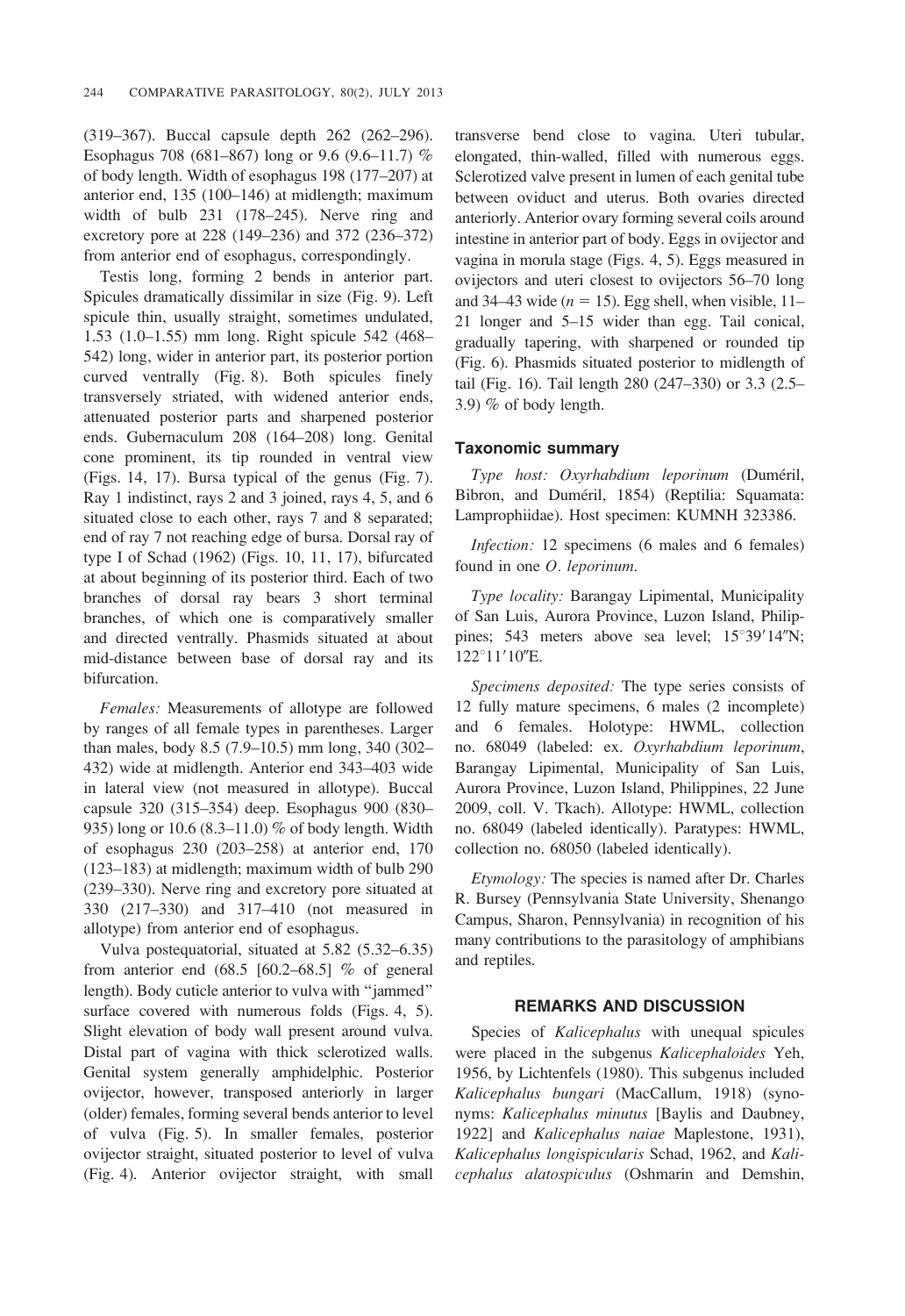| <b>Species</b>      | Hosts                                                                                          | Localities                                                                                              | References                    |
|---------------------|------------------------------------------------------------------------------------------------|---------------------------------------------------------------------------------------------------------|-------------------------------|
| K. willeyi          | Philippine cobra, Naja philippinensis                                                          | Alabang, Rizal Province, Luzon                                                                          | Tubangui and Masiluñgan, 1937 |
|                     | Palawan spitting cobra, Naja naja miolepis                                                     | Terabanan. Palawan                                                                                      | Schmidt and Kuntz, 1972       |
| K. brachycephalus   | Mangrove snake, Boiga dendrophila                                                              | Terabanan, Palawan                                                                                      | Schmidt and Kuntz, 1972       |
| K. costatus         | Mangrove snake, Boiga dendrophila                                                              | Terabanan and Puerto<br>Princessa, Palawan                                                              | Schmidt and Kuntz, 1972       |
| K. megacephalus (?) | Water monitor, Varanus salvator                                                                | Terabanan, Palawan                                                                                      | Schmidt and Kuntz, 1972       |
| K. novaebritanniae  | Specklebelly keelback snake, Rhabdophis<br>chrysargos                                          | Terabanan, Palawan                                                                                      | Schmidt and Kuntz, 1972       |
| K. posterovulvus    | Bronze tree snake, Dendrelaphis caudolineatus<br>Malayan banded wolf snake, Lycodon subcinctus | Terabanan and Puerto<br>Princessa, Palawan                                                              | Schmidt and Kuntz, 1972       |
| K. sinensis         | Philippine ratsnake, Coelognathus erythrurus                                                   | Terabanan, Palawan                                                                                      | Schmidt and Kuntz, 1972       |
|                     | K. viperae chungkingensis Brahminy blind snake, Ramphotyphlops<br><i>braminus</i>              | near former Clark Air Force<br>Base $(15^{\circ}20'$ N; $120^{\circ}50'$ E),<br>Bulacan Province, Luzon | Goldberg et al., 2005         |
| K. burseyi n. sp.   | Banded Philippine burrowing snake,<br>Oxyrhabdium leporinum                                    | Municipality of San Luis,<br>Aurora Province, Luzon<br>$(15^{\circ}40'$ N; $121^{\circ}31'E)$           | This study                    |

Table 1. Kalicephalus species, their hosts, and distribution in the Philippines. Localities are provided as mentioned in the references column.

1972). Both the right spicule (0.91 to 1.19 mm) and left spicule  $(2.28 \text{ to } 3.02 \text{ mm})$  of K. longispicularis are much longer than the corresponding spicules of K. burseyi n. sp. In addition, the terminal branches of the dorsal ray of K. longispicularis are of the type III pattern of Schad (1962), while the branches of the dorsal ray of  $K$ . burseyi n. sp. are of type I (Figs. 10, 11, 17). The branches of the dorsal ray of K. alatospiculus and K. bungari are also of type I (MacCallum, 1918; Oshmarin and Demshin, 1972), but the right spicule and left spicule of both species are considerably shorter than those of K. burseyi n. sp. The buccal capsules in both sexes of K. burseyi n. sp. are larger than in  $K$ . *bungari*, and the esophagus is longer in both sexes. In K. *alatospiculus*, the externodorsal and dorsal rays are illustrated as having a common base, while the bases are well separated in K. burseyi n. sp. (Fig. 7).

To the best of our knowledge, the new species is the first Kalicephalus recorded from the banded Philippine burrowing snake, O. leporinum. Eight species of Kalicephalus have been reported from reptiles in the Philippines to date (Table 1). Schad (1962) suggested that the distribution of  $K$ . longispicularis Schad, 1962, which was described from the reticulated python, Python reticulatus (Schneider, 1801) from the National Zoo (Washington, D.C., USA), should match the distribution of its definitive host, and thus it is likely to be distributed in the Philippines. However, parasites frequently have geographic distributions that are much smaller than that of their hosts (Nuismer et al., 2003). Considering the very broad geographic distribution of the reticulated python and the fact that  $K$ . longispicularis was not reported from nature in the Philippines, this species cannot be included in the list of Kalicephalus known from the country. Thus,  $K$ . burseyi n. sp. is the ninth species of the genus reported from the country and the third species found on the northernmost island, Luzon, along with Kalicephalus willeyi Linstow, 1904 and Kalicephalus viperae chungkingensis Hsu, 1934 (Tubangui and Masiluñgan, 1937; Schad, 1962; Goldberg et al., 2005; Table 1).

Currently, there is little helminthological data for the majority of reptile species in the Philippines. Moreover, the majority of the islands in the archipelago have not been surveyed for endoparasites of reptiles. Considering the very diverse herpetofauna of the Philippines, the large number of islands, and the fact that 7 species of Kalicephalus have been found on Palawan Island alone, we anticipate that future studies will reveal additional species and information about the geographic distribution of Kalicephalus in the Philippines.

#### ACKNOWLEDGMENTS

We thank the Protected Areas and Wildlife Bureau (PAWB) of the Philippine Department of Environment and Natural Resources (DENR), our field counterparts and collaborators, and the local government units and community members of Aurora Province who have supported our field research. Dr. Arvin Diesmos (National Museum of the Philippines) and Dr. Rafe